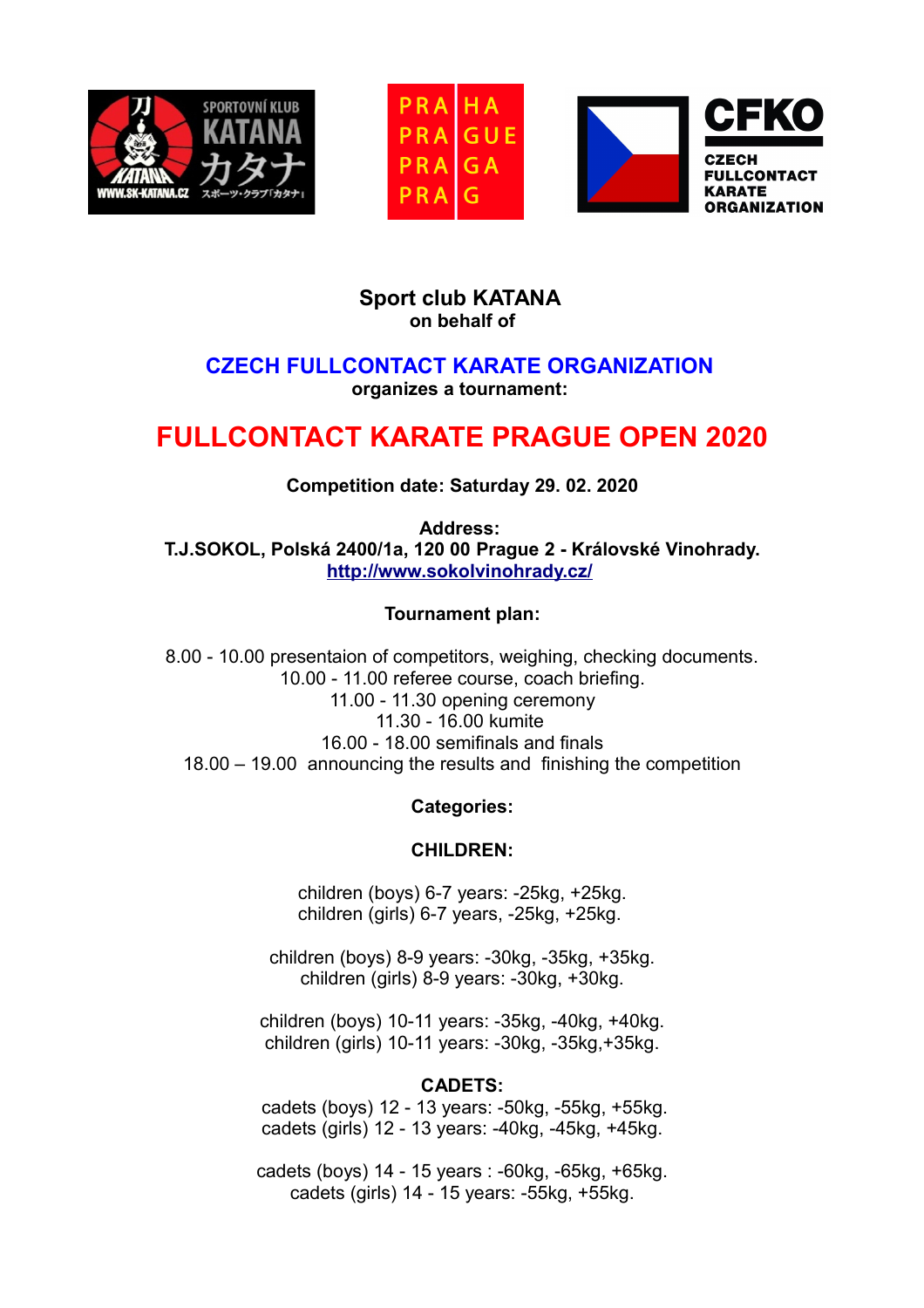





#### **JUNIORS:**

juniors (boys) 16 - 17 years: -65kg, -70kg, +70kg. juniors (girls) 16 – 17 years: -55kg, -60kg, +60kg.

### **SENIORS:**

seniors (men) from 18 years: -70 kg, -80 kg, -90kg, +90kg. seniors (woman) from 18 years: -60 kg, -70 kg, +70kg.

# **Starting fee:**

25 €,- per competitor (foreign countries).

# **Starting conditions:**

- any number of competitors from any karate club can participate in this tournament.
- the competitor must have a certified medical examination not older than 1 year.
- the competitor must sign or have parental consent to participate in the tournament-REVERZ.
- the competitor must have a white clean kimono and paid the entry fee.
- all competitors will be weighed.
- the competitor must have a proof of identity or an insurance card (date of birth).
- the organizer reserves the right to decide on the start of an individual or club at the tournament.
- **REVERZ for download at: <https://www.sk-katana.cz/pragueopen/>**

# **Obligatory protectors:**

- 1. Groin protector (your own).
- 2. Shin-foot protectors all age categories and senior categories (your own).
- 3. Hand protectors youth categories from 6 years to 11 years, (your own).
- 4. Chest protector (for females your own).
- 5. Helmet youth categories from 6 years to 17 years, (provided by the organizer).
- 6. Teeth protector (not obligatory-your own).

#### **Deadline:**

Send applications to e-mail: [karate@pragueopen.info](mailto:karate@pragueopen.info), and a copy to: [kyokushin.zofa.cz@emal.cz](mailto:kyokushin.zofa.cz@emal.cz) , until: 31.01.2020

Always with the signature of your trainer and his contact information!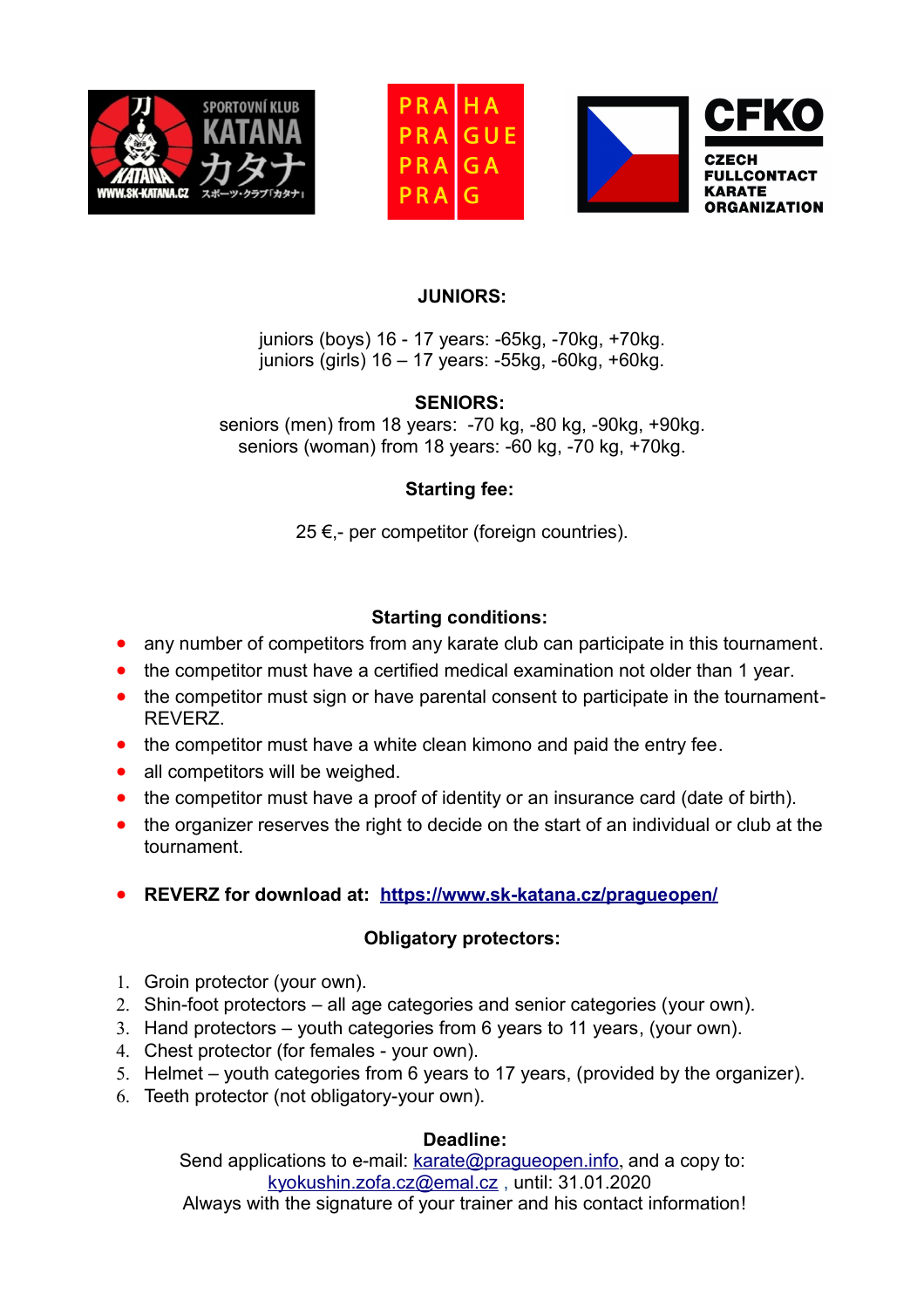





#### **Tournament rules at: <https://www.sk-katana.cz/pragueopen/>**

The techniques are allowed to be done at fullcontact to the body and legs (KO system). Techniques to the head (jodan) are not preformed with full force but with controllerd strenght, if they would cause injury or lead to a KO they may be disqualified. (This applies to youth categories)

### **Accommodation:**

Accommodation from 25EUR/pers/night incl. breakfast, more information at **<https://www.sk-katana.cz/pragueopen/>**

#### **Parking:**

Throughout the tournament, parking for competitors, trainers and referees will be *free* in the upper parking lot T.J.Sokol -Vinohrady (for about 50 cars). It is also possible to park for a fee in the Prague 2 district in front of the hall, or in the street Polská and in it's vicinity.

#### **Awards:**

Medals and diplomas, (1st, 2nd, 3rd) place, diplomas for the participants, other prizes from the tournament sponsors and special prizes.

> **Protests:** Written to the main referee, fee 1000,- Kč  $(40, -10)$

> > **Doctor:**  provided by the organizer

# **Closer information:**

Mgr. Tatiana Bultaeva, Tel: +420 737 529 432, E-mail: [karate@pragueopen.info](mailto:karate@pragueopen.info) or at **<https://www.sk-katana.cz/pragueopen/>**